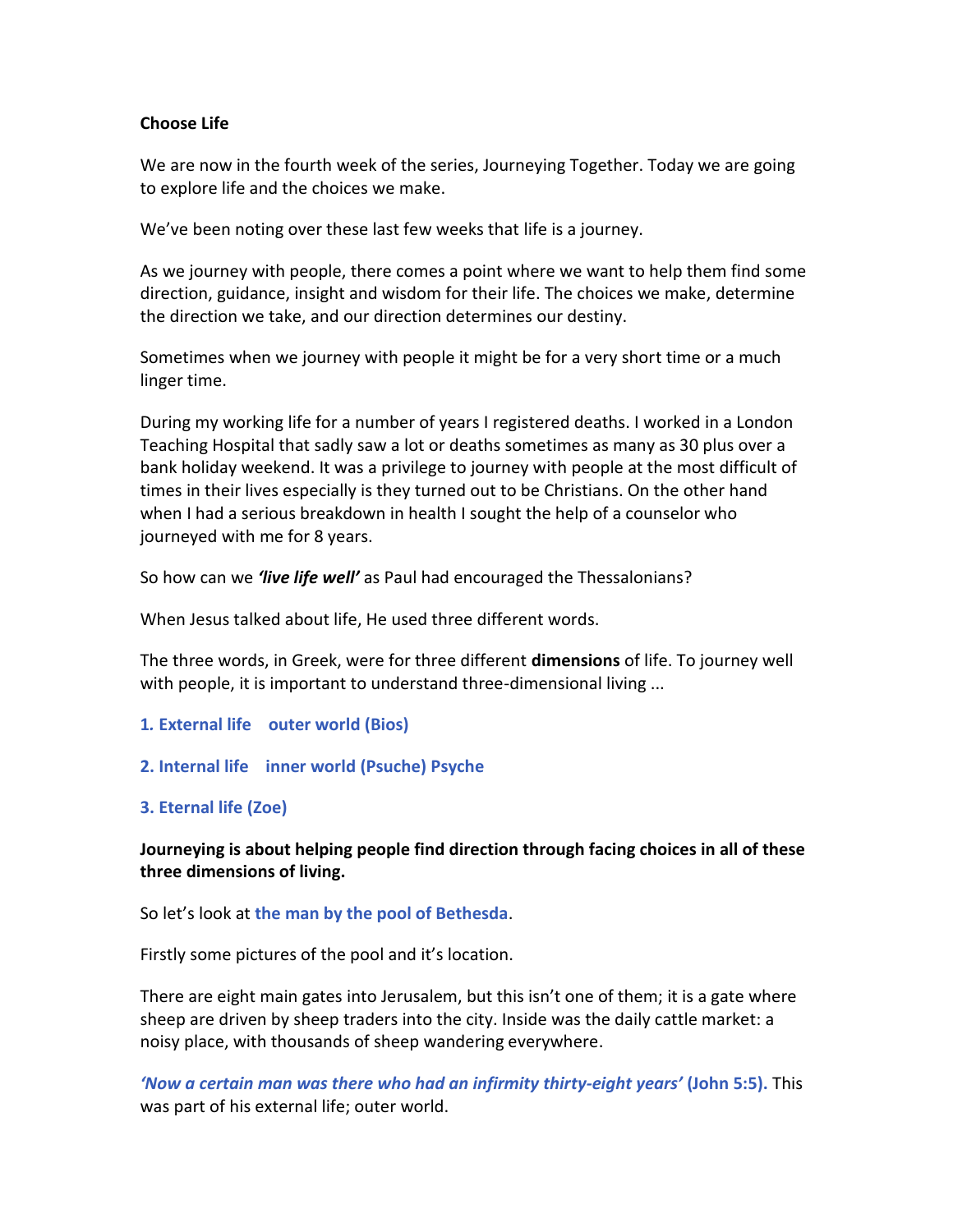### **His outer world (***bios***) was:**

## **A busy and unpleasant place**

Shepherds, who were buying and selling sheep at the market, would wash their sheep in the pool. And so the pool was smelly, and polluted by sheep. And there were not only thousands of sheep but also 'a great multitude of sick people, blind, lame, paralyzed'.

The sick were crowed there, sitting under the five arches to avoid the blistering heat of the sun. They were there because, once in a while, an angel came and stirred the water with healing properties and the first person to get in, out of all the thousands, would be healed.

### **An uncertain and competitive place**

Things could change any minute. Will an angel visit today? Will there be any one to put me in? Will I be first? Will my circumstances change?

There was a continual underlying anxiety and it was a competitive environment. Every day, thousands vied for the opportunity to be healed. If the water moved slightly there was pandemonium.

The ruthless crowd surged forward – like a Boxing Day or Black Friday sale – all banking on getting into the pool first.

It was 'every man for himself' and a daily battle not to lose your place in the pecking order.

This man, who had been sick for thirty-eight years, lived every day in this miserable, uncertain and competitive place.

Every day he hoped that the waters of the pool would move; that his turn would come; that 'today' his world would change. But he was only to be disappointed at the end of the day.

### **Is this a picture of life today?**

People lie by the lottery pool, the promotion pool, the church pool, hoping the water will suddenly move and they'll be able to 'get in' – but living with the constant struggle and disappointment of it never happening for them. In the meantime, they are trapped on the treadmill of life.

### **The burden of busyness**

We live in a busy world.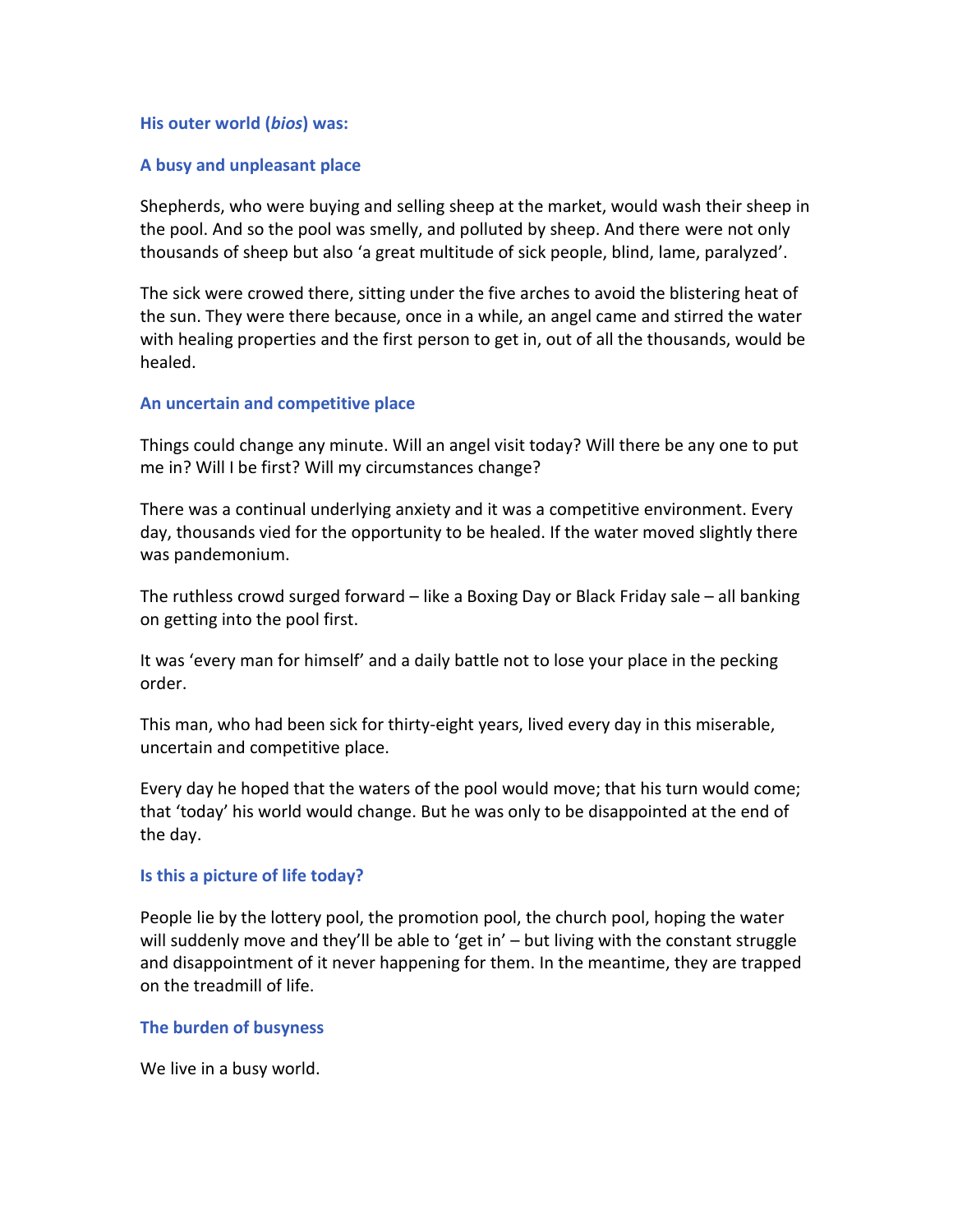We live life juggling mobile phones, networking, texting, emailing, tweeting and multitasking. We are swept along with the 'busy, busy' syndrome. Bottom lines, targets, deadlines, driven by endless appointments and meetings. Everyone wants everything yesterday. The in-tray of life never empties. Never enough time in the day to get it all done, struggling to hold it all together.

So consumed with our own busyness (maybe hoping something will change in our world through some pool we are living by), we just 'haven't got time' to come alongside someone else to journey with them.

Today, there are many courses that claim to train people on 'time management'. However, there is no such thing as time management. It's a misnomer because time is constant.

It's not about managing time, but about managing ourselves in relation to time. It's about personal management in relation to the resource of time that God has given to us, and we have choices and decisions to make about the busyness of our own lives.

# **The challenge of choice**

So, on this day, Jesus came by the man lying by the pool who had suffered for thirtyeight years. Jesus comes to where he is, surrounded by this frenetic daily activity, living by this disappointing pool.

Now you might think that Jesus would heal this man by praying for him or helping him into the pool, but He doesn't. The Bible tells us that He asked the man a question and so offered him a choice: *'Do you want to be made well?'* **(John 5:6).** 

Jesus was speaking to **his inner world**. It was a simple 'yes or no' question: 'Do you want your world to change? Do you want this circumstance to be different?'

After lying by this miserable pool for such a long time, you'd think his immediate response would be, 'Yes sir! I have been waiting for this all of my life.'

But he didn't respond like that. He was now held hostage by the **inner** and **outer** world in which he lived.

**In his inner world he had certain things that he wanted to hang on to:**

# **Self-pity**

The man was saying to Jesus: **'You don't understand my problem. I am waiting here for the water to stir but when it moves, I've got nobody here to help me. I have no friends. I'm here alone, by myself in this.'** Caught in this terrible world of busyness, with these terrible struggling circumstances, he is ready to blame others for his inability to get into the water.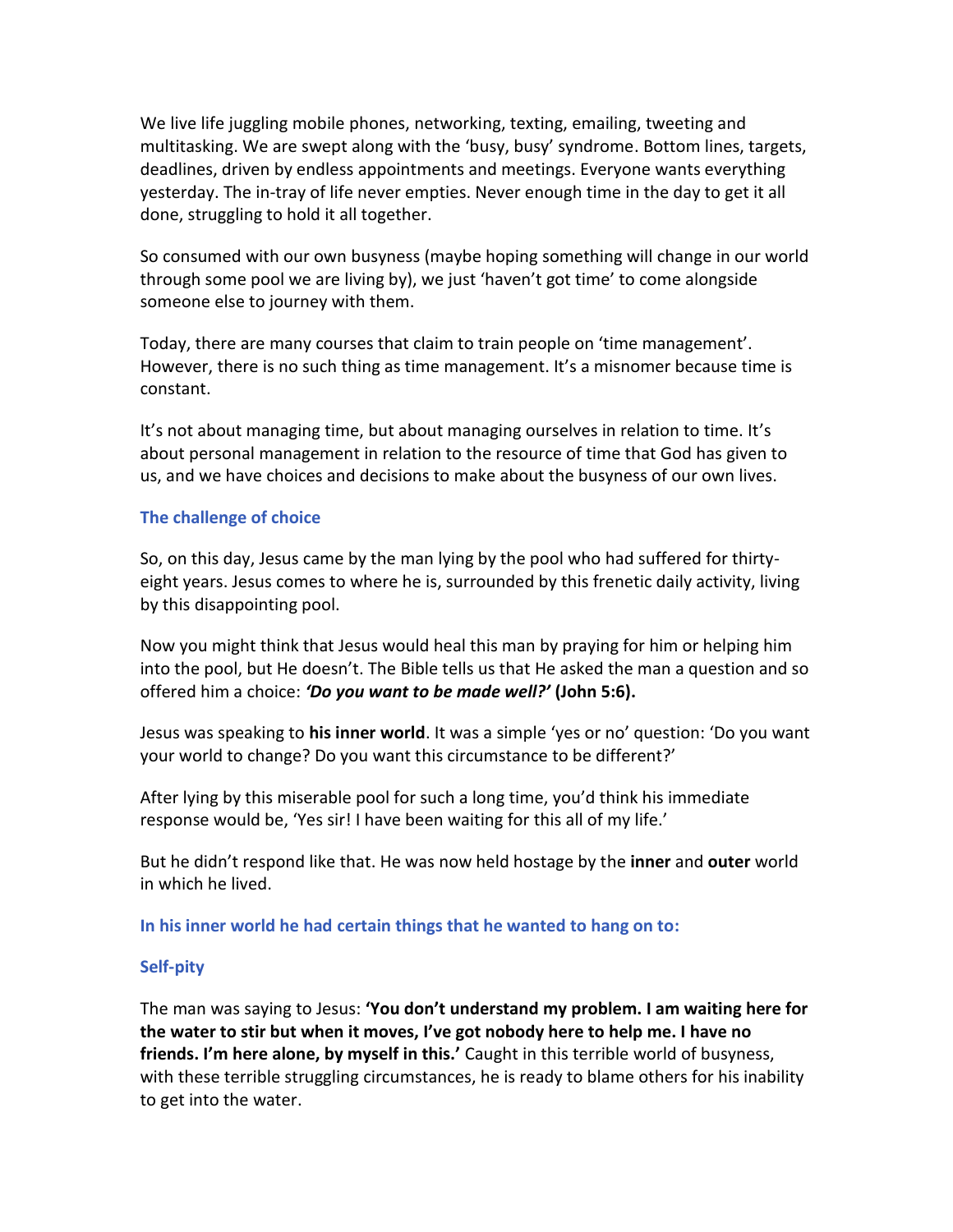#### **Given up and become passive**

Seeing that others are quicker, he's resigned, believing that there will always be someone quicker, so he has accepted his lot. He's telling Jesus: **'I'm stuck here struggling, stuck in a freeze frame of life.'** 

### **He was settled in a victim mentality**

Instead of responding, 'Yes Lord', he responds with self-pity. He has adopted a victim mentality, which means he's consistently looking for reasons why life isn't working for him: **I am the victim of circumstance. Other people did stuff to me; things have happened I had no control over.** 

When we journey alongside people we may find this outlook has developed in them. Very often this is because their struggle has lasted so long. They are caught up in their world of busyness, demands, responsibilities and troubles.

### Counsellors often call this 'Problem presenting solution refusing'

By journeying with them, we can help them begin to understand and face that mentality. We can say: 'Hang on a minute, I can bring some hope, perspective, direction and encouragement to your life.'

## **Eternal life. We can choose to live God's kind of life**

Jesus gives this man further direction. Not only to stand up and walk, but to change his direction.

*'Later Jesus found him at the temple and said to him, "See, you are well again; Stop sinning or something worse may happen to you"***.** This suggests that the man was by that pool because of a wrong choice. Jesus is saying, 'I have called you to choose, you have made that choice, now continue making right choices, choosing the right directions, choosing the God kind of life'.

Journeying together is not just a matter of helping people re-order their external world. But we can help people understand what is going on in their *external world*, and see how that is affected by their internal life.

That their external disorder is often created by internal disorder, that their outer world only reflects their inner world.

Journeying Together is coming alongside those like this man; journeying with them, helping them take back control of choice, and choosing life.

The time had come for this man to stop wallowing in self-pity, to get up and do something to change his life. With a victim mentality he was pitiful. But Jesus said he